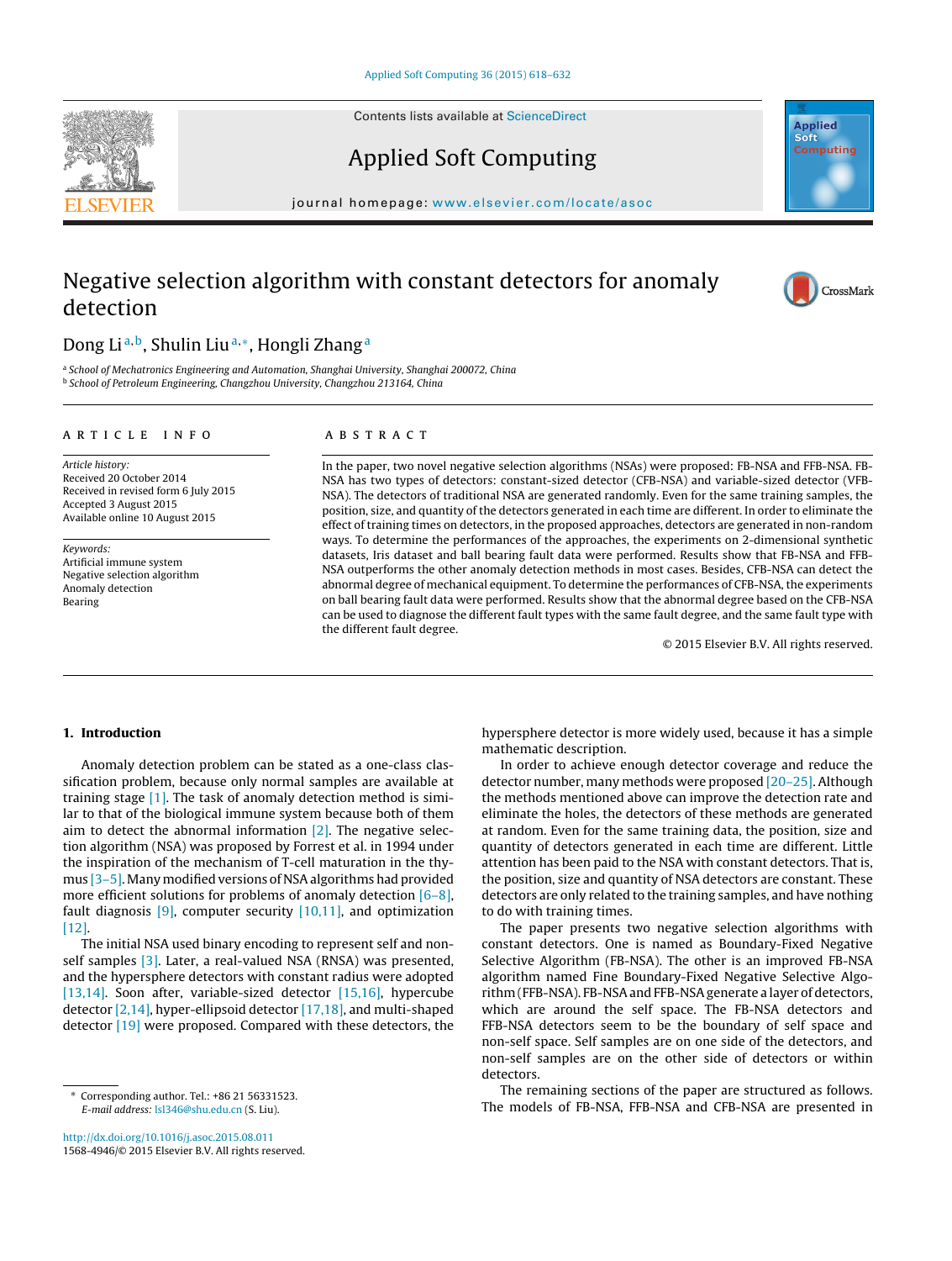

(a) VFB-NSA detectors  $(m=15)$ . (b) CFB-NSA detectors  $(m=15)$ . (c) FFB-NSA detectors (15-30).

**Fig. 1.** FB-NSA detectors and FFB-NSA detectors  $(r_s = 0.07)$ .

detail in Sections 2, 3 and 4, respectively. The experimental results are presented in Section [5.](#page--1-0) In Section [6,](#page--1-0) conclusions are provided.

#### **2. Boundary-Fixed Negative Selection Algorithm (FB-NSA)**

#### 2.1. The implementation of FB-NSA

The detectors of traditional RNSA are generated at random. The detectors which are around the self space can be generated easily, but they can not be directly used for anomaly detection. It is easy to calculate the distance between a detector and a testing sample, but it is difficult to confirm the position relationship between a detector and a testing sample. Therefore, these detectors cannot recognize what side of detectors the testing sample is on.

As shown in  $[0,1]^2$  in Fig. 1a,  $t_1$  belongs to self space and it is a self sample, marked as  $t_1 \in S$ ;  $t_2$  and  $t_3$  belong to non-self space, and they are non-self samples, marked as  $t_2 \in N$ ,  $t_3 \in N$ . When the testing algorithm of the traditional NSA is used,  $t_1 \in S$  (right),  $t_2 \in N$ (right),  $t_3 \in S$  (wrong).

To sum up, the FB-NSA detector can be defined as:

**Definition 1.** FB-NSA detector,

 $D = \{ < \mathbf{d}_i, r_i, p_i > | \mathbf{d}_i \in \mathbf{R}^n, r_i \in \mathbf{R} \}$ 

where  $\mathbf{d}_i$  is the center of FB-NSA detector;  $r_i$  is the radius of  $\mathbf{d}_i$ ,  $r_i = d - r_s$ ; *d* is the distance between  $d_i$  and its the nearest training sample;  $r_s$  is the radius of training samples;  $p_i$  is the position information of **d**i.

When the radii of FB-NSA detectors are the same, this approach is named Boundary-Fixed Negative Selective Algorithm with Constant-Sized Detectors (CFB-NSA). When the radii of FB-NSA detectors are different, this approach is named Boundary-Fixed Negative Selective Algorithm with Variable-Sized Detectors (VFB-NSA). The FB-NSA and FFB-NSA detectors are described in  $[0,1]^2$ shown in Fig. 1. There are 26 FB-NSA detectors and 29 FFB-NSA detectors around the self space.  $t_1 \in S$ , and it is on one side of the FB-NSA detectors;  $t_3 \in N$ , and it is on the other side of the FB-NSA detectors;  $t_2 \in N$ , and it is in the detector  $d_i$ , as shown in Fig. 1a.

It is difficult to confirm the position relationship between two hyperspheres, but it is easy to confirm the position relationship between two hypercubes. If the non-self space is filled with the same hypercubes, the non-self space can be approximated with Eq.  $(1):$ 

$$
V_{Nonself} = \lim_{V_{hypercube} \to 0} \sum_{i=1}^{\infty} (V_{hypercube})_i
$$
 (1)

[Fig.](#page--1-0) 2 shows the approximation process in 2-dimensional space. There are  $20^2$ ,  $40^2$ ,  $80^2$ , and  $160^2$  squares in [Fig.](#page--1-0) 2a–d, respectively. It is clear that the boundary of squares in the non-self space can be approximated to the boundary of non-self space.

Therefore, the FB-NSA detectors can be generated with the hypercubes which are close to the self space. The center of the hypercube is the center of the detector, and the position relationship between the two hypercubes is the position relationship between two detectors. These hypercubes are defined as boundary hypercubes, and every boundary hypercube generates a FB-NSA detector.

The key to generate FB-NSA detector is to obtain the boundary hypercubes. To obtain boundary hypercubes, the state space **T** should be evenly divided into  $m<sup>n</sup>$  hypercubes:

$$
\boldsymbol{T} = \bigcup_{i=1}^{m^n} h_i,\tag{2}
$$

where  $m$  is the number of the segments of each dimension, and  $n$ is the number of space dimension.

**Definition 2.** Empty hypercube and non-empty hypercube, when a hypercube  $h_i$  is covered by a self sample or a self sample located in  $h_i$ , it is non-empty, marked as  $h_i$  =  $\Theta$ . Otherwise it is empty, marked as  $h_i = 0$ .

It is complicated to determine whether a hypercube is covered by self sample through calculation. To simplify the algorithm, a definition, recognition radius  $\delta$ , is proposed.

**Definition 3.** Recognition radius  $\delta$ ,  $\delta$  is a pre-set distance.

$$
f(h_i) = \begin{cases} \Theta & d \le \delta \\ 0 & d > \delta \end{cases}
$$
 (3)

where *d* is the distance between  $c_i$  and training sample  $s_i$ , and  $c_i$  is the center of hypercube  $h_i$ .

Recognition radius  $\delta$  is an important parameter to determine the hypercubes' property. According to Definition 3, whether a hypercube is empty is determined according to the distance between its center and self sample. It is clear that to obtain all the hypercubes which are covered by self sample  $\delta$  should be larger than  $r_s$ .

The number of FB-NSA detectors increase with the increase of  $\delta$ , but the detection efficiency decrease with the increase of  $\delta$ . The hypercube which is less covered or not covered by self sample can be recognized as the boundary hypercube, when  $\delta$  is relatively large. Besides, the generated FB-NSA detectors can not cover the holes near self space, when  $\delta$  is relatively large.

The effects of  $\delta$  on the quantities of FB-NSA detectors in [0,1]<sup>2</sup> is shown in [Fig.](#page--1-0) 3. The state space is evenly divided into  $15<sup>2</sup>$  squares: